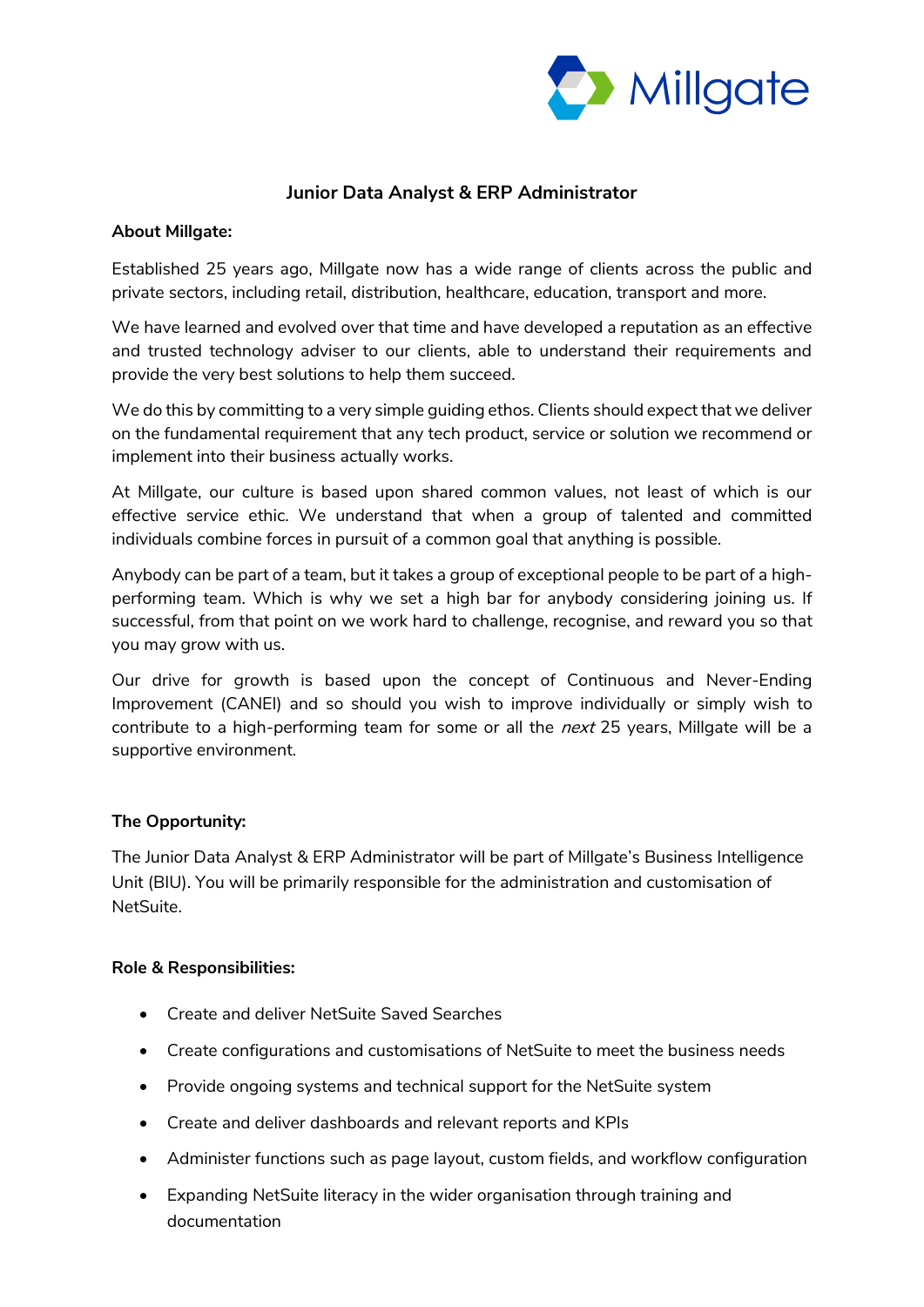

• Attend daily Stand-Up Meetings and track their workload within an Agile/Scrum working environment.

### **Accountabilities and Performance measurables:**

- Quality of work
- Skills and knowledge progression
- Time/task management and prioritisation
- Attitude and behaviours
- 360 feedback reviews

### **Organisational Alignment:**

- Report to Business Intelligence Unit Leader
- Work interdependently within BIU during Scrum Sprints

### **Essential Criteria:**

- Proficient with Excel
	- o Pivot Tables
	- o VLOOKUPs
	- o Formulas
- General understanding of ERP Systems
	- o Within the context of a Sales organisation (desirable)
- Ability to work with other members of the business to elicit requirements, document those requirements and deliver the solution
- Enthusiastic and rigorous with a thirst for knowledge, thriving on wanting to learn
- Emotionally Intelligent with strong work ethic
- Desire for development through organised continual professional development

### **Personal Attributes:**

- Demonstrate sound work ethic
- Strong desire for personal development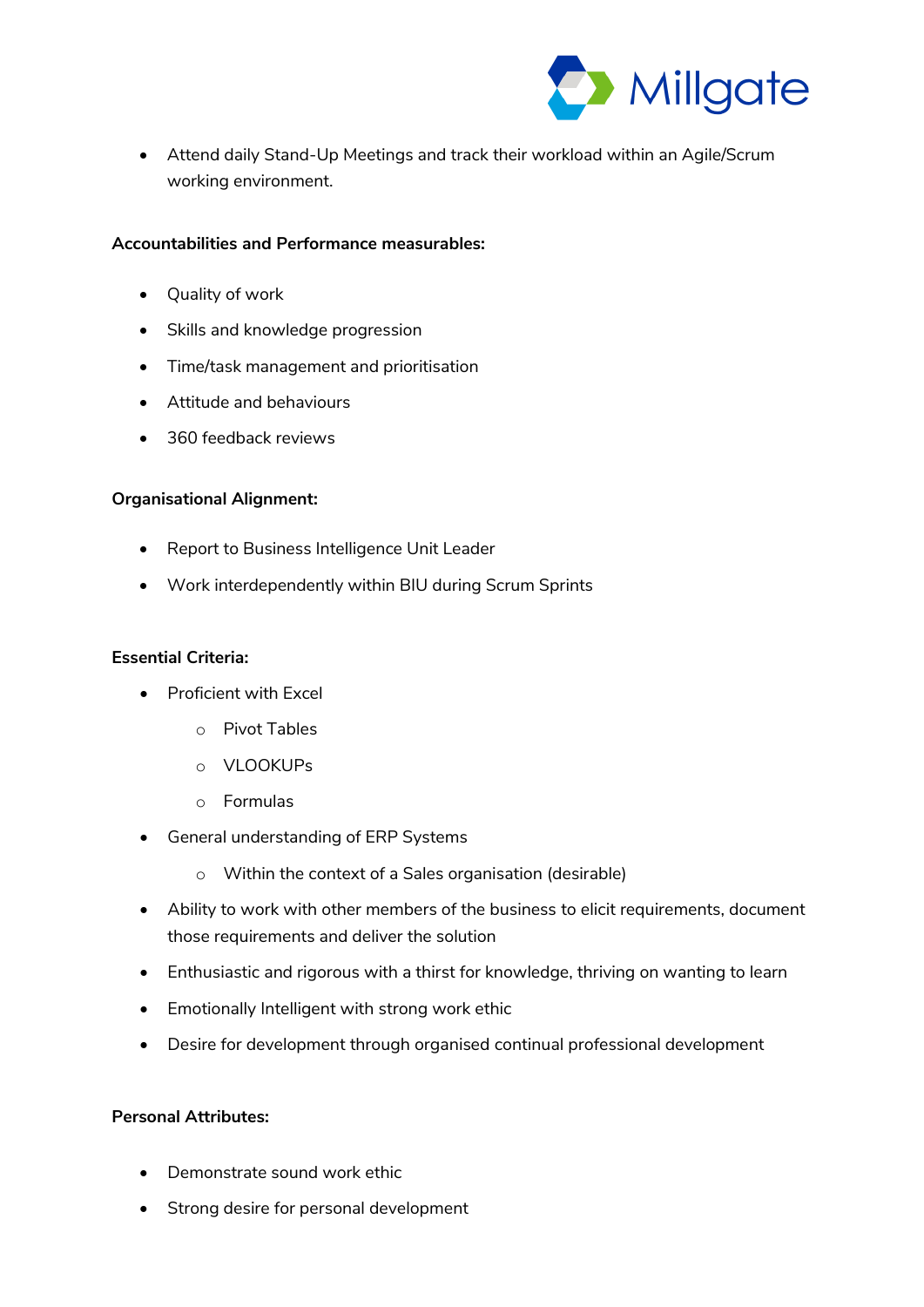

- Proactively contribute to a positive working environment
- Anticipate to overcome obstacles
- Makes useful observations to arrive at insightful plans and solutions
- Derive insights and potential solutions from multiple information sources
- Embrace personal challenge
- Confident, rounded thinking
- Is self-aware
- Is resilient, optimistic, and open to change
- Collaborative approach to problem solving
- Self-motivated and disciplined
- Flexibility toward short-term objectives and works well under pressure

## **Personal Attributes and Millgate's Core Values:**

You must demonstrate or aspire to uphold our core values:

- Be Humble
- Be Hungry
- Be Smart
- Be Agile
- Be Curious
- Exceptional personal and professional Integrity

## **General Safety:**

- Understand that acting safely always remains the number one consideration
- Understand that we are responsible for our own safety
- Understand that we are also responsible for the safety of those who work with and for us
- Report accidents and incidents in line with company policy

## **Environmental Job Requirements and Working Conditions:**

• This Position is office-based only, however may require occasional travel